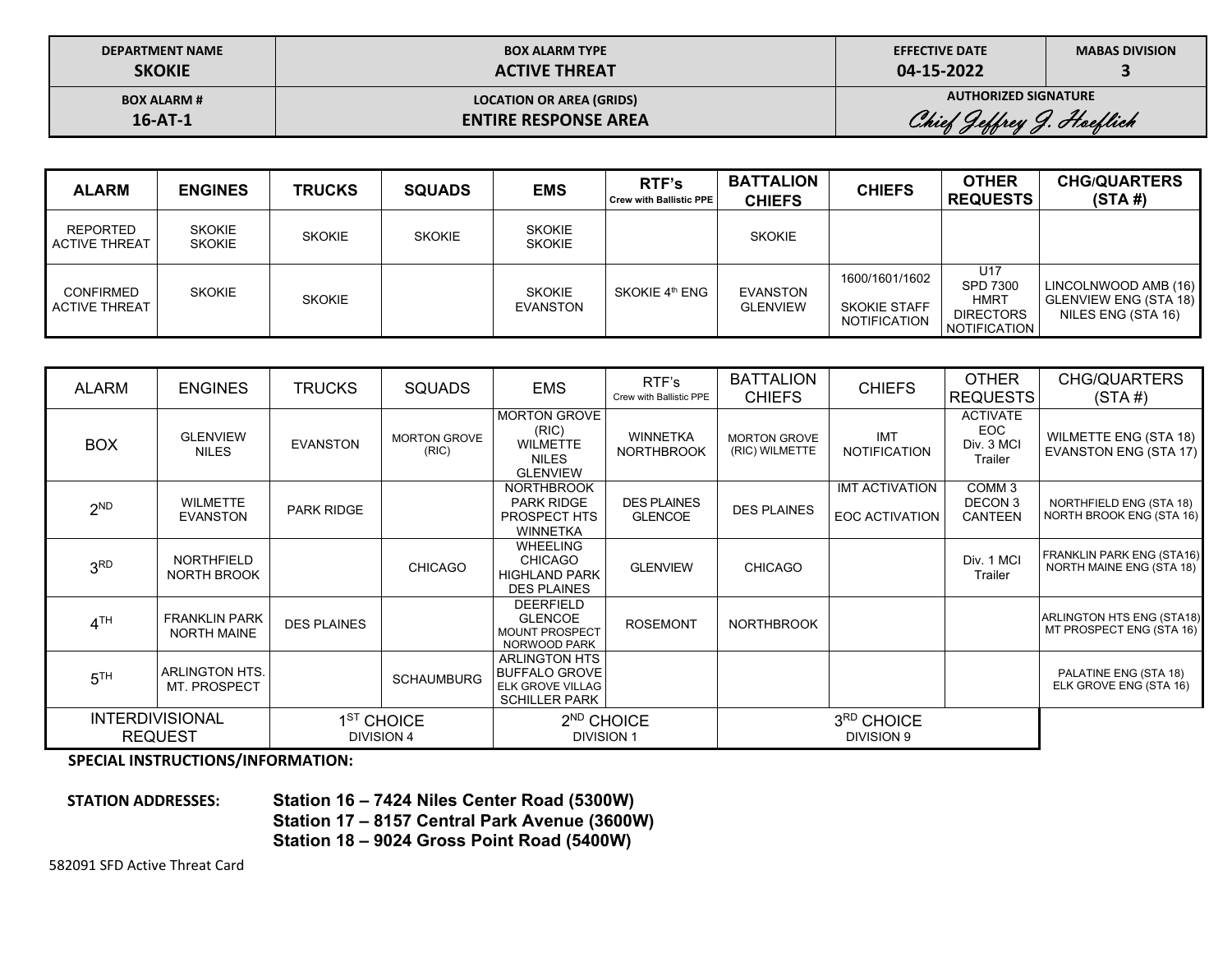| <b>DEPARTMENT NAME</b><br><b>SKOKIE</b> | <b>BOX ALARM TYPE</b><br><b>BRUSH FIRE</b> | <b>EFFECTIVE DATE</b><br>04-15-2022 | <b>MABAS DIVISION</b>     |
|-----------------------------------------|--------------------------------------------|-------------------------------------|---------------------------|
| <b>BOX ALARM #</b>                      | <b>LOCATION OR AREA:</b>                   | AUTHORIZED SIGNATURE:               |                           |
| $16 - B - 1$                            | <b>ENTIRE VILLAGE</b>                      |                                     | Chief Jeffrey J. Haeflich |

| <b>ALARM</b>                      | <b>ENGINES</b>                 | <b>TRUCKS</b> | <b>TENDERS</b>                           | <b>SQUADS</b>                                               | <b>EMS</b>    | <b>CHIEFS</b>                                                                             | <b>SPECIAL EQUIPMENT</b>                                                                                                               | <b>CHANGE OF QUARTERS</b><br>(STA#)                                                     |
|-----------------------------------|--------------------------------|---------------|------------------------------------------|-------------------------------------------------------------|---------------|-------------------------------------------------------------------------------------------|----------------------------------------------------------------------------------------------------------------------------------------|-----------------------------------------------------------------------------------------|
| <b>STILL</b>                      | <b>SKOKIE</b>                  |               |                                          |                                                             |               |                                                                                           |                                                                                                                                        |                                                                                         |
| <b>WORKING</b><br><b>INCIDENT</b> | <b>SKOKIE</b>                  | <b>SKOKIE</b> |                                          | <b>SKOKIE</b>                                               | <b>SKOKIE</b> | <b>SKOKIE</b>                                                                             | <b>SKOKIE FIRE</b><br><b>DRONE</b>                                                                                                     |                                                                                         |
| <b>ALARM</b>                      | <b>ENGINES</b>                 | <b>TRUCKS</b> | <b>TENDERS</b>                           | <b>SQUADS</b>                                               | <b>EMS</b>    | <b>CHIEFS</b>                                                                             | <b>SPECIAL EQUIPMENT</b>                                                                                                               | <b>CHANGE OF QUARTERS</b><br>(STA#)                                                     |
| <b>BOX</b>                        | <b>SKOKIE</b><br><b>SKOKIE</b> | <b>SKOKIE</b> | PROSPECT HTS                             | <b>WHEELING</b><br>SQUAD 42<br><b>MORTON GROVE</b><br>(RIC) | <b>SKOKIE</b> | <b>SKOKIE 1600,</b><br>1601, 1602<br><b>EVANSTON</b><br><b>IMT</b><br><b>NOTIFICATION</b> | SKOKIE POLICE DRONE<br><b>CC FOREST PRESERVE</b><br><b>BRUSH TRUCK</b><br>GATOR 3<br><b>LMCRST TEAM LEADER &amp;</b><br><b>LIAISON</b> | NILES ENG (STA 16)<br>LINCOLNWOOD AMB (STA 16)                                          |
| 2ND                               | LINCOLNWOOD                    |               | <b>PALATINE RURAL</b>                    |                                                             | <b>SKOKIE</b> | <b>MORTON GROVE</b><br><b>GLENVIEW</b><br><b>IMT ACTIVATION</b>                           | <b>CANTEEN</b><br>COMM <sub>3</sub><br>SKOKIE PD 7300<br><b>WILDLAND 4 TECHS</b>                                                       | <b>EVANSTON ENG (STA 17)</b><br>PARK RIDGE AMB (STA 16)<br><b>GLENVIEW ENG (STA 18)</b> |
| 3RD                               | <b>EVANSTON</b>                |               | <b>LINCOLNSHIRE</b>                      |                                                             | <b>NILES</b>  |                                                                                           | <b>WILDLAND 5 TECHS</b>                                                                                                                | WINNETKA ENG (STA 17)<br>NORTHFIELD ENG (STA 18)                                        |
| 4TH                               | <b>GLENVIEW</b>                |               | COUNTRYSIDE                              |                                                             |               |                                                                                           |                                                                                                                                        |                                                                                         |
| <b>INTERDIVISIONAL REQUEST</b>    |                                | <b>ST</b>     | 1 CHOICE<br><b>DIVISION 4 TASK FORCE</b> | <b>ND</b><br>2 CHOICE<br><b>DIVISION 1 TASK FORCE</b>       |               | <b>RD</b>                                                                                 | 3 CHOICE<br><b>DIVISION 12 TASK FORCE</b>                                                                                              |                                                                                         |

CCFPD: Contact Cook County Forest Preserve Police & request # of trucks needed (708‐458‐1000) LMCSRT: Contact Lake/McHenry County Specialized Response Team to determine resources (847‐270‐9111)

**STATION ADDRESSES: Station 16 – 7424 Niles Center Road (5300W) Station 17 – 8157 Central Park Avenue (3600W) Station 18 – 9024 Gross Point Road (5400W)**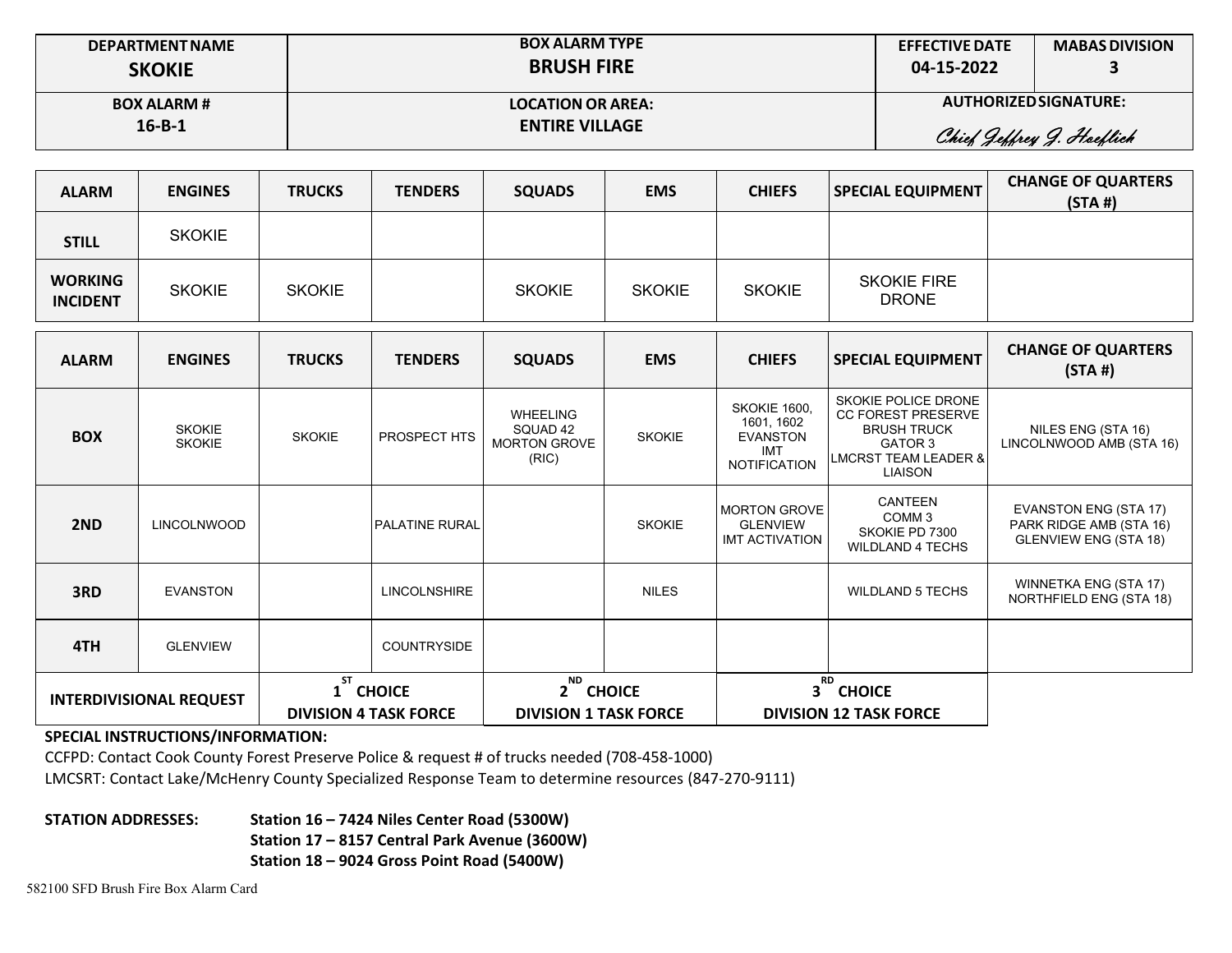| <b>DEPARTMENT NAME:</b> | <b>BOX ALARM TYPE:</b>   | <b>EFFECTIVE DATE:</b> | <b>MABAS DIVISION:</b>    |
|-------------------------|--------------------------|------------------------|---------------------------|
| SKOKIE                  | <b>DISASTER</b>          | 04-15-2022             |                           |
| <b>BOX ALARM #:</b>     | <b>LOCATION OR AREA:</b> | AUTHORIZED SIGNATURE:  |                           |
| $16-D-1$                | <b>ENTIRE VILLAGE</b>    |                        | Chief Jeffrey J. Hoeflich |

| <b>ALARM</b>                      | <b>ENGINES</b>                 | <b>TRUCKS</b> | <b>SQUADS</b> | <b>EMS</b>                     | <b>CHIEFS</b>                                                                                  | <b>OTHER REQUESTS</b>                                                                                          | <b>CHANGE/QUARTERS (STA #)</b>                                                                                                    |
|-----------------------------------|--------------------------------|---------------|---------------|--------------------------------|------------------------------------------------------------------------------------------------|----------------------------------------------------------------------------------------------------------------|-----------------------------------------------------------------------------------------------------------------------------------|
| <b>STILL</b>                      | <b>SKOKIE</b><br><b>SKOKIE</b> | <b>SKOKIE</b> | <b>SKOKIE</b> | <b>SKOKIE</b>                  | <b>SKOKIE</b>                                                                                  |                                                                                                                |                                                                                                                                   |
| <b>WORKING</b><br><b>INCIDENT</b> | <b>SKOKIE</b><br><b>SKOKIE</b> | <b>SKOKIE</b> |               | <b>SKOKIE</b><br><b>SKOKIE</b> | SKOKIE 1600, 1601, 1602<br>EVANSTON<br><b>GLENVIEW</b><br><b>SFD STAFF</b><br>IMT NOTIFICATION | <b>SKOKIE PERSONNEL</b><br><b>RECALL</b><br>SKOKIE UTILITY 17<br>SKOKIE PD 7300<br><b>INOTIFY PUBLIC WORKS</b> | <b>WILMETTE CHIEF (STA 17)</b><br>LINCOLNWOOD AMB (STA16)<br>NILES ENG (STA 16)<br>WILMETTE ENG (STA 17)<br>GLENVIEW ENG (STA 18) |

| <b>ALARM</b>    | <b>ENGINES</b>                 | <b>TRUCKS</b> | <b>SQUADS</b>                       | <b>EMS</b> | <b>CHIEFS</b>          | <b>OTHER REQUESTS</b>                   | <b>CHANGE/QUARTERS (STA #)</b> |
|-----------------|--------------------------------|---------------|-------------------------------------|------------|------------------------|-----------------------------------------|--------------------------------|
| <b>BOX</b>      | <b>DIVISION 3</b>              |               | 5TH ALARM LEVEL FOR FIRE AND/OR EMS |            | <b>IMT ACTIVATION</b>  | <b>ACTIVATE EOC</b><br>COMM3<br>CANTEEN |                                |
| $2^{ND}$        | <b>DIVISION 1</b>              | <b>TASK</b>   | <b>FORCE</b>                        |            |                        |                                         |                                |
| 3 <sup>RD</sup> | <b>DIVISION 4</b>              | <b>TASK</b>   | <b>FORCE</b>                        |            |                        |                                         |                                |
| 4 <sup>TH</sup> | <b>DIVISION 9</b>              | <b>TASK</b>   | <b>FORCE</b>                        |            |                        |                                         |                                |
| 5 <sup>TH</sup> | DIVISION 20                    | <b>TASK</b>   | <b>FORCE</b>                        |            |                        |                                         |                                |
|                 | <b>INTERDIVISIONAL REQUEST</b> |               | $1ST$ CHOICE                        |            | 2 <sup>ND</sup> CHOICE | 3 <sup>RD</sup> CHOICE                  |                                |

**SPECIAL INSTRUCTIONS/INFORMATION:** Task force will consist of 2 – Engines, 3 – Ambulances, 1 – Truck, 1 – Squad & 1 – Chief

STATION ADDRESSES: **Station 16 – 7424 Niles Center Road (5300W) Station 17 – 8157 Central Park Avenue (3600W) Station 18 – 9024 Gross Point Road (5400W)**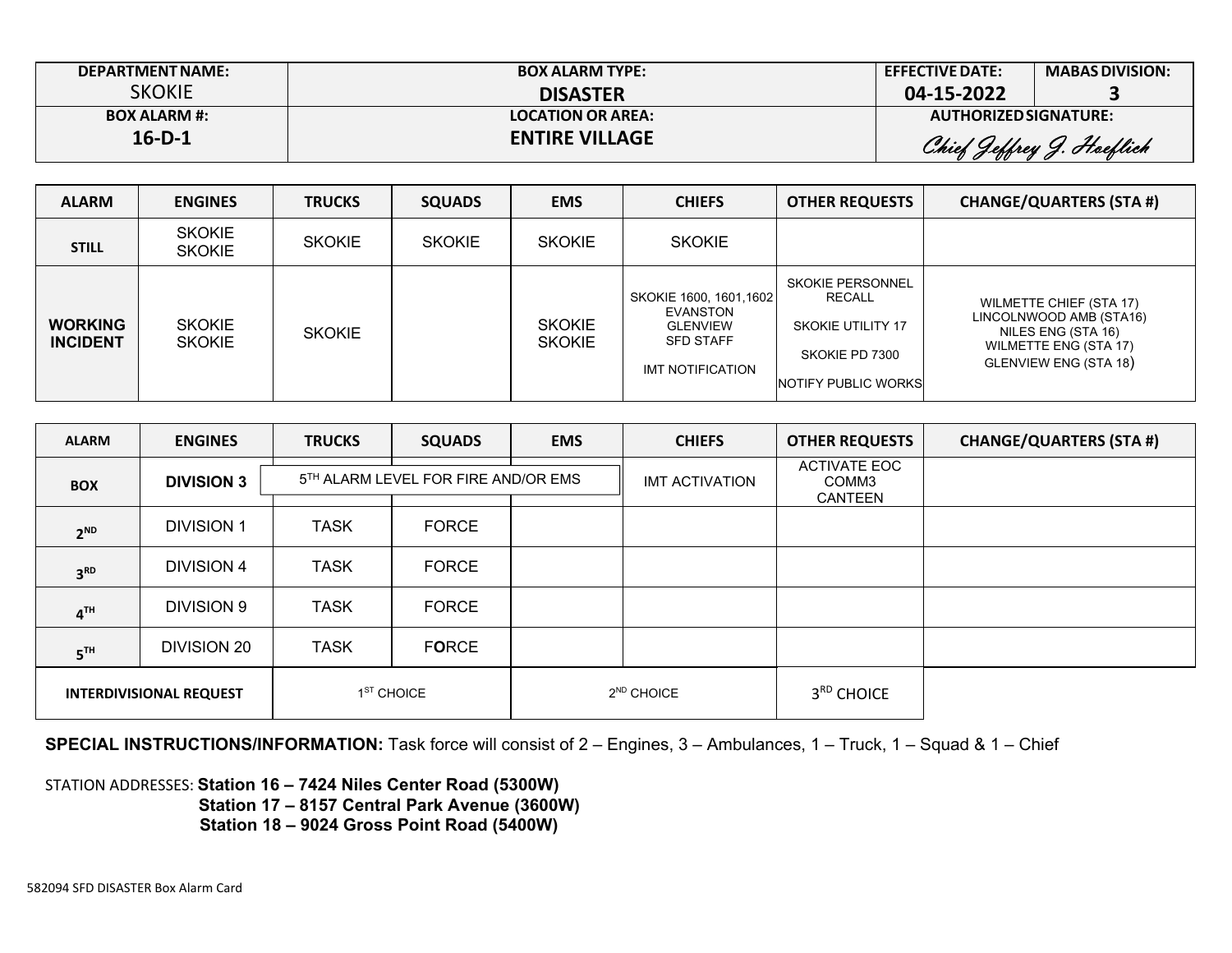| <b>DEPARTMENT NAME:</b><br><b>SKOKIE</b> | <b>BOX ALARM TYPE:</b><br><b>EMS</b> | <b>EFFECTIVE DATE:</b><br>04-15-2022 | <b>MABAS DIVISION:</b>    |
|------------------------------------------|--------------------------------------|--------------------------------------|---------------------------|
| <b>BOX ALARM #:</b>                      | <b>LOCATION OR AREA:</b>             | AUTHORIZED SIGNATURE:                |                           |
| $16 - E - 1$                             | <b>ENTIRE VILLAGE</b>                |                                      | Chief Jeffrey J. Hoeflich |

| <b>ALARM</b>                      | <b>ENGINES</b> | <b>TRUCKS</b> | <b>SQUADS</b> | <b>EMS</b>                     | <b>CHIEFS</b> | <b>OTHER REQUESTS</b> | <b>CHANGE/QUARTERS (STA #)</b> |
|-----------------------------------|----------------|---------------|---------------|--------------------------------|---------------|-----------------------|--------------------------------|
| <b>STILL</b>                      | <b>SKOKIE</b>  |               |               | <b>SKOKIE</b>                  |               |                       |                                |
| <b>WORKING</b><br><b>INCIDENT</b> | <b>SKOKIE</b>  | <b>SKOKIE</b> | <b>SKOKIE</b> | <b>SKOKIE</b><br><b>SKOKIE</b> | <b>SKOKIE</b> |                       | MORTON GROVE AMB (STA 18)      |

| <b>ALARM</b>                             | <b>ENGINES</b>                 | <b>TRUCKS</b> | <b>SQUADS</b>                     | <b>EMS</b>                                                   | <b>CHIEFS</b>                                                            | <b>OTHER REQUESTS</b>                                       | <b>CHANGE/QUARTERS (STA #)</b>                                              |
|------------------------------------------|--------------------------------|---------------|-----------------------------------|--------------------------------------------------------------|--------------------------------------------------------------------------|-------------------------------------------------------------|-----------------------------------------------------------------------------|
| <b>BOX</b>                               | <b>SKOKIE</b><br><b>SKOKIE</b> | <b>SKOKIE</b> |                                   | <b>MORTON GROVE</b><br><b>LINCOLNWOOD</b><br><b>WILMETTE</b> | SKOKIE 1600,1601<br>& 1602<br><b>EVANSTON</b><br><b>IMT NOTIFICATION</b> | UTILITY 17                                                  | GLENVIEW AMB (STA 18)<br>NILES ENG (STA 16)<br><b>EVANSTON ENG (STA 17)</b> |
| $2$ <sub>ND</sub>                        | <b>EVANSTON</b>                |               | <b>IMORTON GROVEI</b>             | <b>EVANSTON</b><br><b>GLENVIEW</b><br><b>NORTHFIELD</b>      | <b>MORTON GROVE</b><br><b>GLENVIEW</b><br><b>IMT ACTIVATION</b>          | <b>SKOKIE STAFF</b><br>DIV 3 MCI TRAILER<br><b>SPD 7300</b> | WINNETKA AMB (STA 18)<br><b>GLENVIEW ENG (STA 18)</b>                       |
| <b>3RD</b>                               | <b>NILES</b>                   |               |                                   | <b>WINNETKA</b><br><b>PARK RIDGE</b><br><b>NORTHBROOK</b>    | <b>WILMETTE</b>                                                          | COMM <sub>3</sub>                                           | NILES AMB (STA 16)<br>PARK RIDGE ENG (STA 16)                               |
| $\mathbf{A}^{\mathsf{TH}}$               | <b>GLENVIEW</b>                |               | <b>CHICAGO</b>                    | <b>GLENCOE</b><br><b>CHICAGO</b><br><b>NILES</b>             | <b>CHICAGO</b>                                                           |                                                             | PROSPECT HTS. AMB (STA 18)<br>NORTHBROOK ENG (STA 18)                       |
| 5 <sup>TH</sup>                          | <b>PARKRIDGE</b>               |               |                                   | PROSPECT HTS.<br><b>DES PLAINES</b><br><b>NORTH MAINE</b>    | <b>PARK RIDGE</b>                                                        |                                                             | MOUNT PROSPECT AMB (STA 18)<br>DES PLAINES ENG (STA 16)                     |
| <b>INTERDIVISIONAL</b><br><b>REQUEST</b> |                                |               | $1ST$ CHOICE<br><b>DIVISION 1</b> |                                                              | 2 <sup>ND</sup> CHOICE<br><b>DIVISION 4</b>                              | 3 <sup>RD</sup> CHOICE<br>DIVISION 20                       |                                                                             |

**SPECIAL INSTRUCTIONS/INFORMATION:** On the MABAS card, Skokie R17 is considered an Engine.

**STATION ADDRESSES:** 

 **Station 16 – 7424 Niles Center Road (5300W) Station 17 – 8157 Central Park Avenue (3600W) Station 18 – 9024 Gross Point Road (5400W)**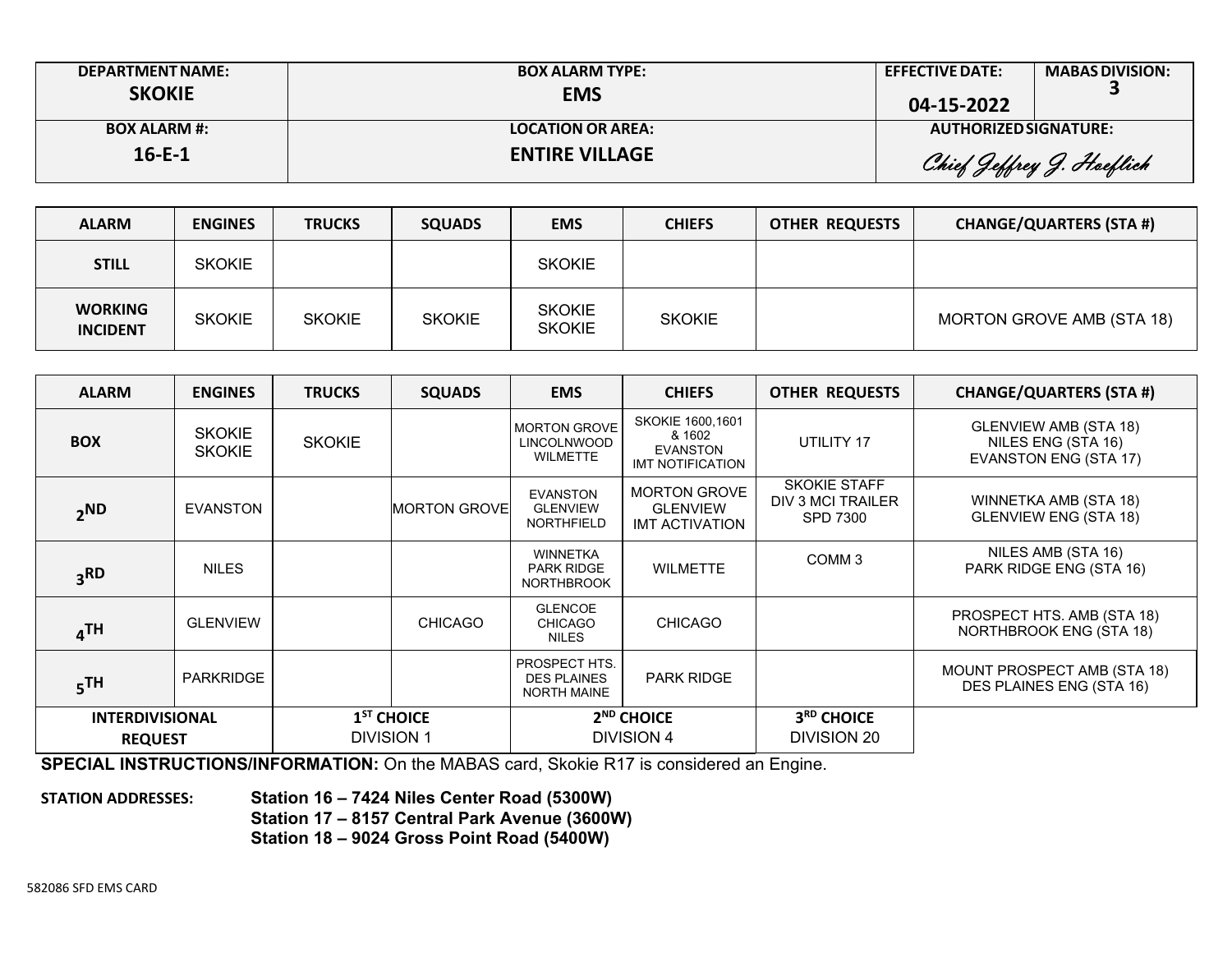| DEPARTMENT NAME:<br>SKOKIE | <b>BOX ALARM TYPE:</b><br><b>STRUCTURE FIRE</b> | <b>EFFECTIVE DATE:</b><br>04-15-2022 | <b>MABAS DIVISION:</b>    |
|----------------------------|-------------------------------------------------|--------------------------------------|---------------------------|
| <b>BOX ALARM #:</b>        | <b>LOCATION OR AREA:</b>                        | AUTHORIZED SIGNATURE:                |                           |
| $16 - F - 1$               | <b>ENTIRE VILLAGE</b>                           |                                      | Chief Jeffrey J. Hoeflich |

| <b>ALARM</b>                  | <b>ENGINES</b>                 | <b>TRUCKS</b> | <b>SQUADS</b>                | <b>EMS</b>                     | <b>CHIEFS</b>                                                                    | <b>OTHER REQUESTS</b>                      | <b>CHANGE/QUARTERS (STA #)</b>                                             |
|-------------------------------|--------------------------------|---------------|------------------------------|--------------------------------|----------------------------------------------------------------------------------|--------------------------------------------|----------------------------------------------------------------------------|
| <b>STILL</b>                  | <b>SKOKIE</b><br><b>SKOKIE</b> | <b>SKOKIE</b> | <b>SKOKIE</b>                | <b>SKOKIE</b>                  | <b>SKOKIE</b>                                                                    | <b>SKOKIE</b>                              |                                                                            |
| <b>WORKING</b><br><b>FIRE</b> | <b>SKOKIE</b><br><b>SKOKIE</b> | <b>SKOKIE</b> | <b>MORTON</b><br>GROVE (RIC) | <b>SKOKIE</b><br><b>SKOKIE</b> | 1600, 1601 & 1602<br>EVANSTON<br><b>GLENVIEW</b><br><b>MORTON GROVE</b><br>(RIC) | <b>SKOKIE STAFF</b><br><b>NOTIFICATION</b> | LINCOLNWOOD AMB (STA 16)<br>WILMETTE ENG (STA 17)<br>GLENVIEW ENG (STA 18) |

| <b>ALARM</b>                   | <b>ENGINES</b>                             | <b>TRUCKS</b>                     | <b>SQUADS</b>      | <b>EMS</b>                 | <b>CHIEFS</b>                                              | <b>OTHER REQUESTS</b>                                                      | <b>CHANGE/QUARTERS (STA #)</b>                                               |
|--------------------------------|--------------------------------------------|-----------------------------------|--------------------|----------------------------|------------------------------------------------------------|----------------------------------------------------------------------------|------------------------------------------------------------------------------|
| <b>BOX</b>                     | <b>WILMETTE</b><br><b>GLENVIEW</b>         | EVANSTON                          |                    | <b>LINCOLNWOOD</b>         | <b>SKOKIE STAFF</b><br><b>WILMETTE</b><br>IMT NOTIFICATION | <b>SKOKIE STAFF</b><br>SKOKIE UTILITY 17 & DRONE<br>SKOKIE PD 7300 & DRONE | NORTHFIELD AMB (STA 18)<br>NILES ENG (STA 16)<br>WINNETKA ENG (STA 17)       |
| <b>ND</b>                      | <b>NILES</b><br><b>WINNETKA</b>            | <b>GLENVIEW</b>                   | <b>CHICAGO</b>     |                            | CHICAGO<br><b>IMT ACTIVATION</b>                           | <b>DECON 3</b><br><b>CANTEEN</b><br>IRECALL SKOKIE PERSONNEL               | <b>EVANSTON ENG (STA 17)</b><br>HIGHLAND PARK ENG (STA 18)                   |
| 3 <sup>RD</sup>                | EVANSTON<br><b>HIGHLAND PARK</b>           | <b>NORTHBROOK</b>                 |                    | <b>NORTHFIELD</b>          | <b>PARK RIDGE</b>                                          | COMM <sub>3</sub><br>AIR <sub>3</sub>                                      | GLENCOE AMB (STA 16)<br>DEERFIELD ENG (STA 18)<br>NORTH MAINE ENG (STA 17)   |
| TH                             | <b>DEERFIELD</b><br><b>NORTH MAINE</b>     | <b>PARK RIDGE</b>                 | <b>DES PLAINES</b> |                            | <b>NORTHBROOK</b>                                          | ACTIVATE EOC                                                               | MOUNT PROSPECT ENG (STA 17)<br>ARLINGTON HTS. ENG (STA 18)                   |
| TH                             | <b>ARLINGTON HTS</b><br><b>MT PROSPECT</b> | <b>PROSPECT</b><br><b>HEIGHTS</b> |                    | <b>GLENCOE</b>             | <b>HIGHLAND PARK</b>                                       |                                                                            | ROSEMONT AMB (STA 16)<br>FRANKLIN PARK ENG (STA 16)<br>WHEELING ENG (STA 18) |
| <b>INTERDIVISIONAL REQUEST</b> |                                            | $1ST$ CHOICE<br><b>DIVISION 1</b> |                    | $2ND$ CHOICE<br>DIVISION 9 |                                                            | 3 <sup>RD</sup> CHOICE<br><b>DIVISION 4</b>                                |                                                                              |

**SPECIAL INSTRUCTIONS/INFORMATION:** NOTE: On the MABAS Card, Skokie R17 is considered an Engine

**STATION ADDRESSES: Station 16 – 7424 Niles Center Road (5300W)** 

 **Station 17 – 8157 Central Park Avenue (3600W)** 

 **Station 18 – 9024 Gross Point Road (5400W)**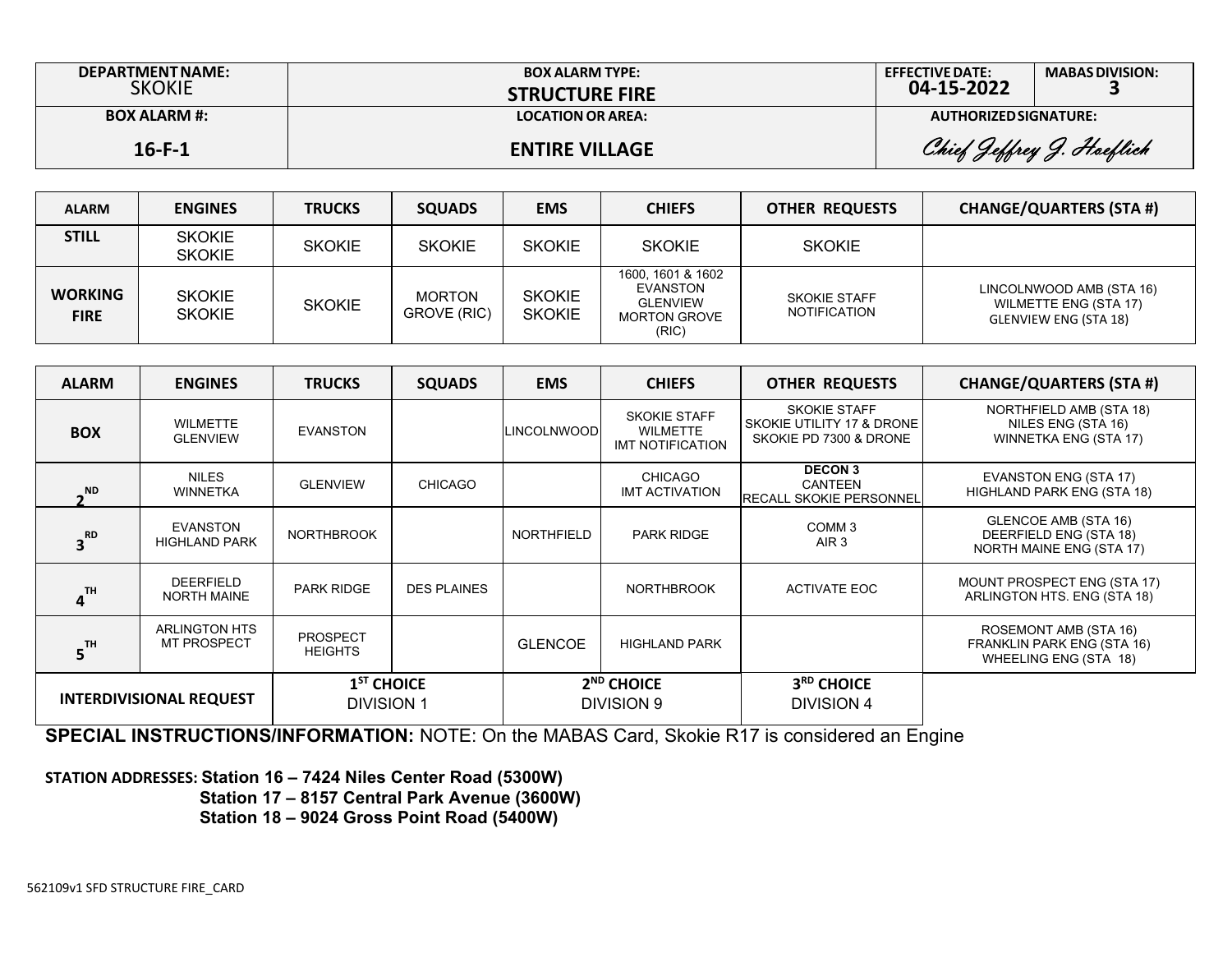| <b>DEPARTMENT NAME</b> | <b>BOX ALARM TYPE</b>      | <b>EFFECTIVE DATE</b>       | <b>MABAS DIVISION</b> |  |
|------------------------|----------------------------|-----------------------------|-----------------------|--|
| <b>SKOKIE</b>          | <b>HAZARDOUS MATERIALS</b> | 04-15-2022                  |                       |  |
| <b>BOX ALARM#</b>      | <b>LOCATION OR AREA</b>    | <b>AUTHORIZED SIGNATURE</b> |                       |  |
| $16-H-1$               | <b>ENTIRE VILLAGE</b>      | Chief Jeffrey J. Hoeflich   |                       |  |
|                        |                            | ________                    | ----------------      |  |

| <b>ALARM</b>                      | <b>ENGINES</b>                 | <b>TRUCKS</b> | <b>SQUADS</b> | <b>EMS</b>    | <b>HAZ-MAT</b><br><b>TECHS/TEAMS</b> | <b>CHIEFS</b>                                                               | <b>OTHER</b><br><b>REQUESTS</b>                                     | <b>CHANGE/QUARTERS</b><br>(STA#) |
|-----------------------------------|--------------------------------|---------------|---------------|---------------|--------------------------------------|-----------------------------------------------------------------------------|---------------------------------------------------------------------|----------------------------------|
| <b>STILL</b>                      | <b>SKOKIE</b><br><b>SKOKIE</b> | <b>SKOKIE</b> | <b>SKOKIE</b> | <b>SKOKIE</b> | <b>SKOKIE ON</b><br>DUTY TECHS       | <b>SKOKIE</b>                                                               | <b>SKOKIE HMRT</b><br><b>LEADER</b><br><b>NOTIFICATION</b>          |                                  |
| <b>WORKING</b><br><b>INCIDENT</b> |                                |               |               | <b>SKOKIE</b> |                                      | SKOKIE 1600,1601,1602<br>EVANSTON<br><b>GLENVIEW</b><br>NOTIFY PUBLIC WORKS | UTILITY 17<br>DIV 3 HMRT<br><b>DIRECTORS</b><br><b>NOTIFICATION</b> |                                  |

| <b>ALARM</b>                             | <b>ENGINES</b>                 | <b>TRUCKS</b>          | <b>SQUADS</b>                 | <b>EMS</b>             | <b>HAZ-MAT</b><br><b>TECHS/TEAMS</b>        | <b>CHIEFS</b>                                                         | <b>OTHER</b><br><b>REQUESTS</b>                               | <b>CHANGE/QUARTERS</b><br>(STA#)                                                                               |
|------------------------------------------|--------------------------------|------------------------|-------------------------------|------------------------|---------------------------------------------|-----------------------------------------------------------------------|---------------------------------------------------------------|----------------------------------------------------------------------------------------------------------------|
| <b>BOX</b>                               | <b>SKOKIE</b><br><b>SKOKIE</b> | <b>SKOKIE</b>          | <b>MORTON</b><br><b>GROVE</b> | <b>SKOKIE</b>          | DIVISION 3<br>HAZ-MAT<br><b>TECHS/TEAMS</b> | <b>SKOKIE STAFF</b><br><b>MORTON GROVE</b><br><b>IMT NOTIFICATION</b> | HAZ-MAT 3<br>DECON 3<br>SPD 7300                              | NILES ENG (STA 16)<br>LINCOLNWOOD AMB (STA 16)<br><b>EVANSTON ENG (STA 17)</b><br><b>GLENVIEW ENG (STA 18)</b> |
| 2 <sup>ND</sup>                          | <b>GLENVIEW</b>                |                        | <b>DES</b><br><b>PLAINES</b>  | <b>LINCOLNWOOD</b>     | Division 1<br>Haz Mat Techs                 | <b>WILMETTE</b><br><b>IMT ACTIVATION</b>                              | <b>SKOKIE RECALL</b><br>AIR 3<br>COMM <sub>3</sub><br>Canteen | WILMETTE AMB (STA 18)<br>NORTHFIELD ENG (STA 18)                                                               |
| 3 <sup>RD</sup>                          | <b>EVANSTON</b>                |                        |                               | <b>WILMETTE</b>        | Division 4<br>Haz Mat Techs                 |                                                                       |                                                               | PARK RIDGE AMB (STA 16)<br><b>WILMETTE ENG (STA 17)</b>                                                        |
| 4 <sup>TH</sup>                          | <b>NILES</b>                   |                        |                               |                        | Division 20<br>Haz Mat Techs                |                                                                       |                                                               | DES PLAINES (STA 16)                                                                                           |
| 5 <sup>TH</sup>                          |                                |                        |                               |                        | Division 5<br>Haz Mat Techs                 |                                                                       |                                                               |                                                                                                                |
| <b>INTERDIVISIONAL</b><br><b>REQUEST</b> |                                | 1 <sup>ST</sup> CHOICE |                               | 2 <sup>ND</sup> CHOICE |                                             | 3RD CHOICE                                                            |                                                               |                                                                                                                |

**NOTE:** On the MABAS Card, Skokie R17 is considered an Engine.

## **Station Locations: Station 16 – 7424 Niles Center Road (5300W) Station 17 – 8157 Central Park Avenue (3600W)**

**Station 18 – 9024 Gross Point Road (5400W)**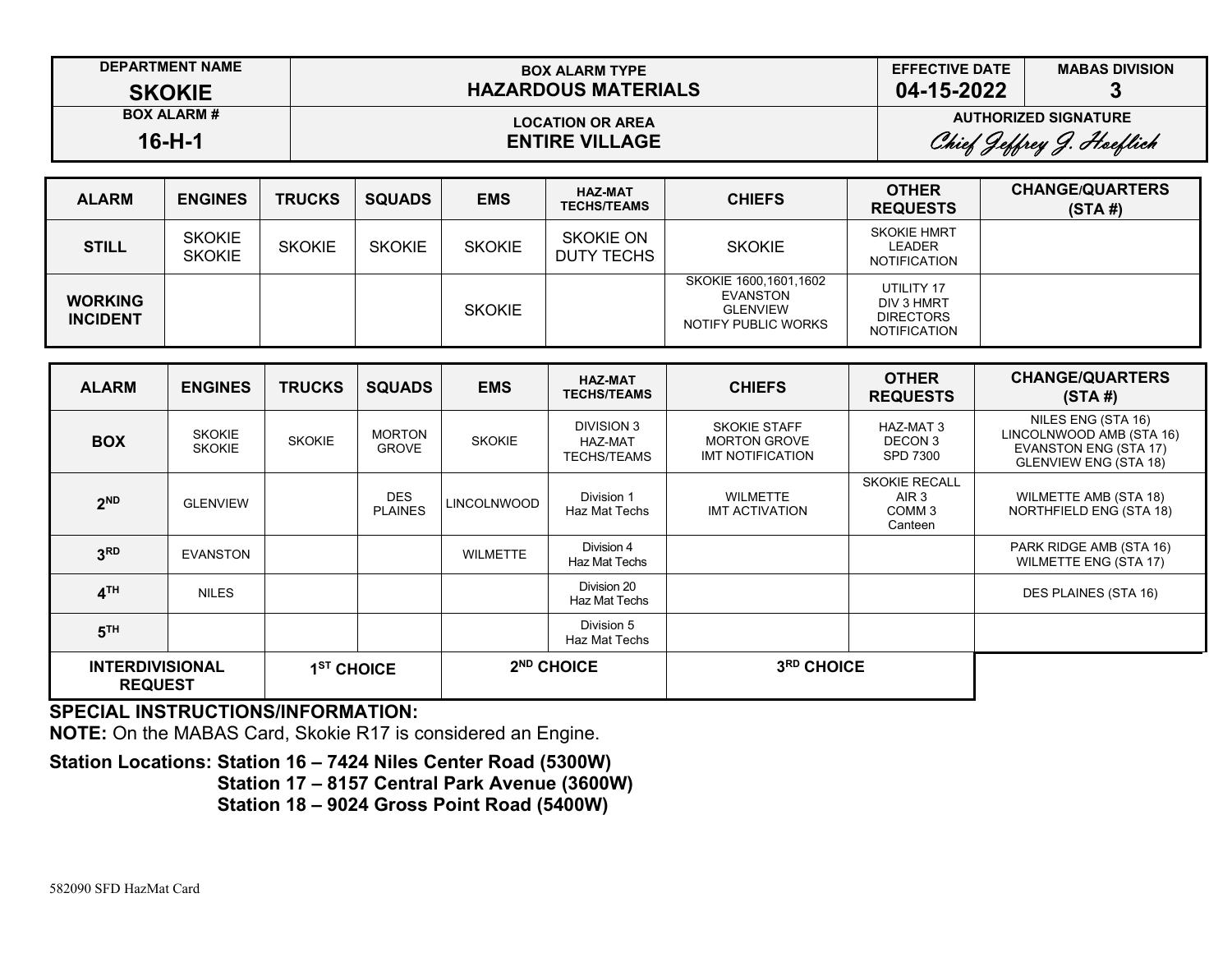| <b>DEPARTMENT NAME</b> | <b>BOX ALARM TYPE</b>                    | <b>EFFECTIVE DATE</b>       | <b>MABAS DIVISION</b> |  |
|------------------------|------------------------------------------|-----------------------------|-----------------------|--|
| <b>SKOKIE</b>          | <b>FIRE INVESTIGATION (SPECIFY TYPE)</b> | 04-15-2022                  |                       |  |
| <b>BOX ALARM #</b>     | <b>LOCATION OR AREA (GRIDS)</b>          | <b>AUTHORIZED SIGNATURE</b> |                       |  |
| $16 - 1 - 1$           | <b>ENTIRE VILLAGE</b>                    | Chief Jeffrey J. Hoeflich   |                       |  |

| <b>ALARM</b>                                            | <b>ENGINES</b> | <b>TRUCKS</b> | <b>SQUADS</b> | <b>EMS</b> | <b>OTHER REQUESTS</b>                     | <b>SINGLE FAMILY</b>                                        | <b>MULTI FAMILY</b>                                         | <b>TARGET HAZARD</b>                                       |
|---------------------------------------------------------|----------------|---------------|---------------|------------|-------------------------------------------|-------------------------------------------------------------|-------------------------------------------------------------|------------------------------------------------------------|
| <b>STILL &amp;</b><br><b>WORKING</b><br><b>INCIDENT</b> |                |               |               |            | <b>SFD UTILITY 17</b><br><b>SFD DRONE</b> | <b>NOTIFY</b><br><b>DEPARTMENT</b><br><b>INVESTIGATIONS</b> | <b>NOTIFY</b><br><b>DEPARTMENT</b><br><b>INVESTIGATIONS</b> | <b>NOTIFY</b><br><b>DEPARTENT</b><br><b>INVESTIGATIONS</b> |

| <b>ALARM</b> | <b>ENGINES</b> | <b>TRUCKS</b> | <b>SQUADS</b> | <b>EMS</b> | <b>OTHER REQUESTS</b>                                                            | <b>SINGLE FAMILY</b>                                                                  | <b>MULTI FAMILY</b>                                                                             | <b>TARGET HAZARD</b>                                                                      |
|--------------|----------------|---------------|---------------|------------|----------------------------------------------------------------------------------|---------------------------------------------------------------------------------------|-------------------------------------------------------------------------------------------------|-------------------------------------------------------------------------------------------|
| <b>BOX</b>   |                |               |               |            | $F1-3$<br><b>OSFM ARSON INV.</b><br>/ K-9<br><b>SPD 7300</b><br><b>SPD DRONE</b> | <b>DIVISION 3</b><br>EIGHT (8)<br><b>INVESTIGATORS</b><br>&<br><b>ONE TEAM LEADER</b> | <b>DIVISION 3</b><br><b>TWELVE (12)</b><br><b>INVESTIGATORS</b><br>ă<br><b>TWO TEAM LEADERS</b> | <b>DIVISION 3</b><br>SIXTEEN (16)<br><b>INVESTIGATORS</b><br>&<br><b>TWO TEAM LEADERS</b> |
| 2nd          |                |               |               |            | COMM <sub>3</sub><br><b>GLENVIEW</b><br><b>DRONE</b>                             | <b>ADDITIONAL</b><br><b>DIVISION 3</b><br><b>INVESTIGATORS</b>                        | <b>ADDITIONAL</b><br><b>DIVISION 3</b><br><b>INVESTIGATORS</b>                                  | <b>ADDITIONAL</b><br><b>DIVISION 3</b><br><b>INVESTIGATORS</b>                            |
| 3rd          |                |               |               |            |                                                                                  | <b>DIVISION 20</b><br><b>INVESTIGATORS</b>                                            | <b>DIVISION 20</b><br><b>INVESTIGATORS</b>                                                      | <b>DIVISION 20</b><br><b>INVESTIGATORS</b>                                                |
| 4th          |                |               |               |            |                                                                                  | <b>DIVISION 1</b><br><b>INVESTIGATORS</b>                                             | <b>DIVISION 1</b><br><b>INVESTIGATORS</b>                                                       | <b>DIVISION 1</b><br><b>INVESTIGATORS</b>                                                 |

**STATION ADDRESSES: Station 16 – 7424 Niles Center Road (5300W) Station 17 – 8157 Central Park Avenue (3600W) Station 18 – 9024 Gross Point Road (5400W)**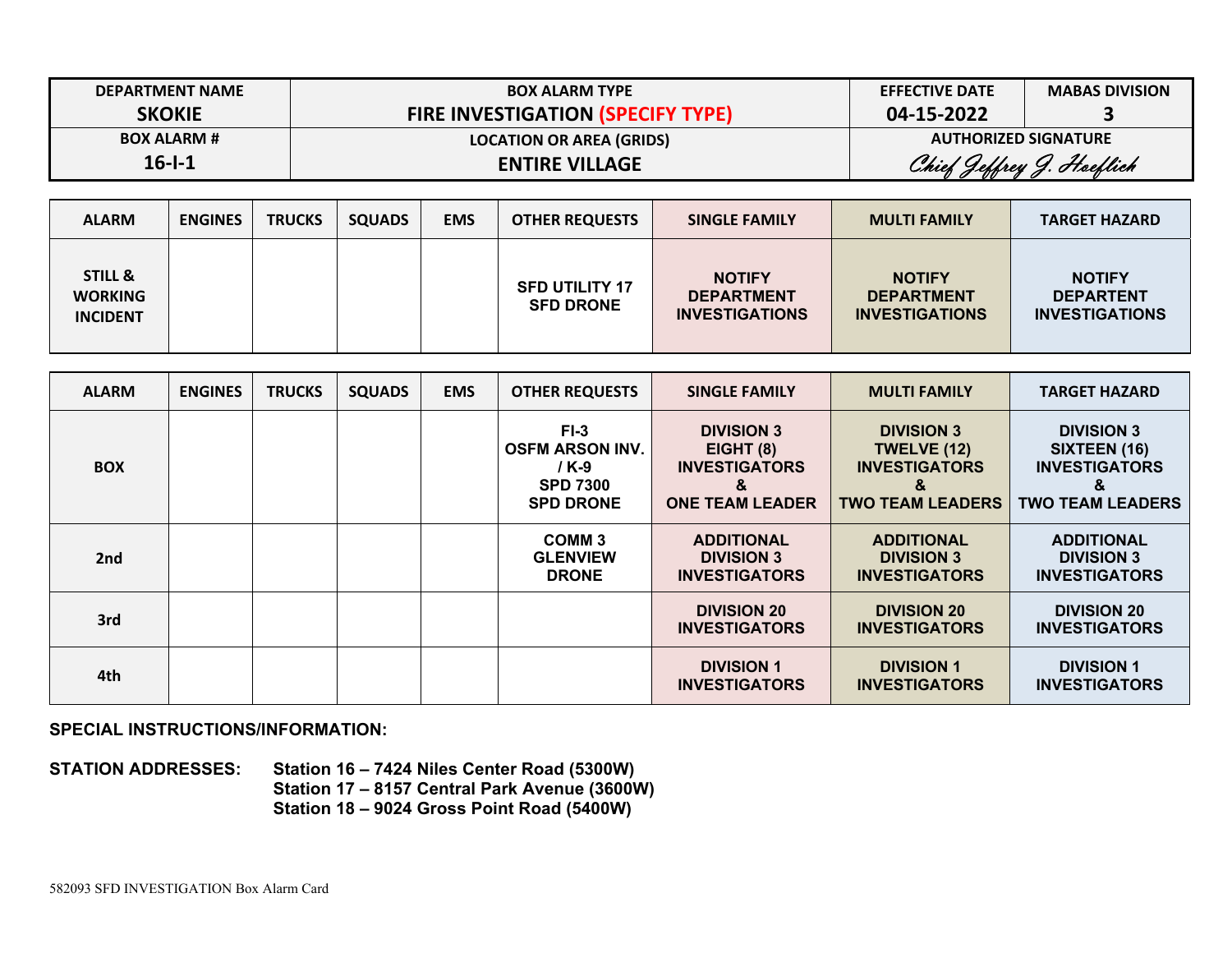| <b>DEPARTMENT NAME</b> | <b>BOX ALARM TYPE</b>                     | <b>EFFECTIVE DATE</b>       | <b>MABAS DIVISION</b> |  |
|------------------------|-------------------------------------------|-----------------------------|-----------------------|--|
| <b>SKOKIE</b>          | <b>TECHNICAL RESCUE (IDENTIFY NATURE)</b> | 04-15-2022                  |                       |  |
| <b>BOX ALARM #</b>     | <b>LOCATION OR AREA (GRIDS)</b>           | <b>AUTHORIZED SIGNATURE</b> |                       |  |
| $16 - R - 1$           | <b>ENTIRE VILLAGE</b>                     | Chief Jeffrey J. Hoeflich   |                       |  |

| <b>ALARM</b>                      | <b>ENGINES</b>                 | <b>TRUCKS</b>                  | <b>SQUADS</b> | <b>EMS</b>                     | <b>CHIEFS</b>                                                         | <b>TRT</b><br><b>TEAMS</b>                           | <b>HIGH ANGLE /</b><br><b>COLLAPSE</b> | <b>TRENCH</b> | <b>CONFINED</b><br><b>SPACE</b> | <b>CHANGE OF</b><br><b>QUARTERS</b>                                   |
|-----------------------------------|--------------------------------|--------------------------------|---------------|--------------------------------|-----------------------------------------------------------------------|------------------------------------------------------|----------------------------------------|---------------|---------------------------------|-----------------------------------------------------------------------|
| <b>STILL</b>                      | <b>SKOKIE</b><br><b>SKOKIE</b> | <b>SKOKIE</b><br><b>SKOKIE</b> | <b>SKOKIE</b> | <b>SKOKIE</b>                  | <b>SKOKIE</b>                                                         | <b>ON-DUTY</b><br><b>TECHS</b>                       |                                        |               |                                 |                                                                       |
| <b>WORKING</b><br><b>INCIDENT</b> | <b>SKOKIE</b>                  |                                |               | <b>SKOKIE</b><br><b>SKOKIE</b> | 1600, 1601,<br>1602<br><b>NOTIFY</b><br><b>PUBLIC</b><br><b>WORKS</b> | <b>NOTIFY</b><br>1644<br><b>SKOKIE</b><br><b>TRT</b> | UTILITY 17                             | UTILITY 17    | UTILITY 17                      | <b>WILMETTE AMB</b><br>(STA 18)<br>LINCOLNWOOD<br><b>ENG (STA 16)</b> |

| <b>ALARM</b> | <b>ENGINES</b> | <b>TRUCKS</b>   | <b>SQUADS</b>  | <b>EMS</b>                   | <b>CHIEFS</b>                                                                           | <b>TRT</b>               | <b>HIGH ANGLE /</b>                                                                                                                                              | <b>TRENCH</b>                                                                                                                                                                                              | <b>CONFINED</b>                                                                                                                                                                                       |                                                                                               |
|--------------|----------------|-----------------|----------------|------------------------------|-----------------------------------------------------------------------------------------|--------------------------|------------------------------------------------------------------------------------------------------------------------------------------------------------------|------------------------------------------------------------------------------------------------------------------------------------------------------------------------------------------------------------|-------------------------------------------------------------------------------------------------------------------------------------------------------------------------------------------------------|-----------------------------------------------------------------------------------------------|
|              |                |                 |                |                              |                                                                                         | <b>TEAMS</b>             | <b>COLLAPSE</b>                                                                                                                                                  |                                                                                                                                                                                                            | <b>SPACE</b>                                                                                                                                                                                          |                                                                                               |
| <b>BOX</b>   | <b>SKOKIE</b>  |                 |                | <b>WILMETTE</b>              | <b>SKOKIE STAFF</b><br><b>EVANSTON</b><br><b>GLENVIEW</b><br>IMT<br><b>NOTIFICATION</b> | <b>DIVISION 3</b>        | <b>RESCUE 3</b><br><b>MORTON GROVE S4</b><br><b>EVANSTON S21</b><br><b>PARK RIDGE S35</b><br><b>DES PLAINES S63</b><br>COMM <sub>3</sub><br><b>LIGHT TOWER 3</b> | <b>RESCUE 3</b><br><b>MORTON GROVE S4</b><br><b>EVANSTON S21</b><br><b>PARK RIDGE S35</b><br><b>DES PLAINES S63</b><br>AIR-KNIFE & VAC<br><b>FROM NFLD PW</b><br>COMM <sub>3</sub><br><b>LIGHT TOWER 3</b> | <b>RESCUE 3</b><br><b>MORTON GROVE S4</b><br><b>EVANSTON S21</b><br><b>PARK RIDGE S35</b><br><b>DES PLAINES S63</b><br>AIR <sub>3</sub><br><b>DECON3</b><br>COMM <sub>3</sub><br><b>LIGHT TOWER 3</b> | <b>NILES AMB</b><br>(STA 16)<br><b>WINNETKA ENG</b><br>(STA 17)<br>NORTHBROOK ENG<br>(STA 18) |
| 2nd          |                | <b>EVANSTON</b> |                | <b>NILES</b>                 | <b>MORTON</b><br><b>GROVE</b><br><b>IMT</b><br><b>ACTIVATION</b>                        | <b>DIVISION 1</b>        | <b>DIVISION 1 HIGH</b><br>ANGLE / COLLAPSE<br><b>EQUIPMENT</b>                                                                                                   | <b>DIVISION 1</b><br><b>TRENCH</b><br><b>EQUIPMENT</b>                                                                                                                                                     | <b>DIVISION 1</b><br><b>CONFINED SPACE</b><br><b>EQUIPMENT</b>                                                                                                                                        | <b>GLENVIEW AMB</b><br>(STA 18)                                                               |
| 3rd          |                |                 |                | <b>GLENVIEW</b>              |                                                                                         | <b>DIVISION</b><br>4 & 5 | DIVISION 4&5 HIGH<br>ANGLE / COLLAPSE<br><b>EQUIPMENT</b>                                                                                                        | <b>DIVISION 4&amp;5</b><br><b>TRENCH</b><br><b>EQUIPMENT</b>                                                                                                                                               | DIVISION 4&5<br><b>CONFINED SPACE</b><br><b>EQUIPMENT</b>                                                                                                                                             | PARK RIDGE AMB<br>(STA 17)                                                                    |
| 4th          |                | <b>GLENVIEW</b> | <b>CHICAGO</b> | <b>PARK</b><br><b>RIDGE</b>  | <b>CHICAGO</b>                                                                          | DIVISION 12              | <b>DIVISION 12 HIGH</b><br>ANGLE / COLLAPSE<br><b>EQUIPMENT</b>                                                                                                  | <b>DIVISION 12</b><br><b>TRENCH</b><br><b>EQUIPMENT</b>                                                                                                                                                    | <b>DIVISION 12</b><br><b>CONFINED SPACE</b><br><b>EQUIPMENT</b>                                                                                                                                       | <b>DES PLAINES AMB</b><br>(STA 16)                                                            |
| 5th          |                |                 |                | <b>DES</b><br><b>PLAINES</b> |                                                                                         |                          | <b>CHICAGO HIGH</b><br>ANGLE / COLLAPSE<br><b>EQUIPMENT</b>                                                                                                      | <b>CHICAGO TRENCH</b><br><b>EQUIPMENT</b>                                                                                                                                                                  | <b>CHICAGO</b><br><b>CONFINED SPACE</b><br><b>EQUIPMENT</b>                                                                                                                                           | <b>DEERFIELD AMB</b><br>(STA 18)                                                              |

**CHANGE OF QUARTERS ADDRESS: Station 16 – 7424 Niles Center Road (5300W) Station 17 – 8157 Central Park Avenue (3600W) Station 18 – 9024 Gross Point Road (5400W)**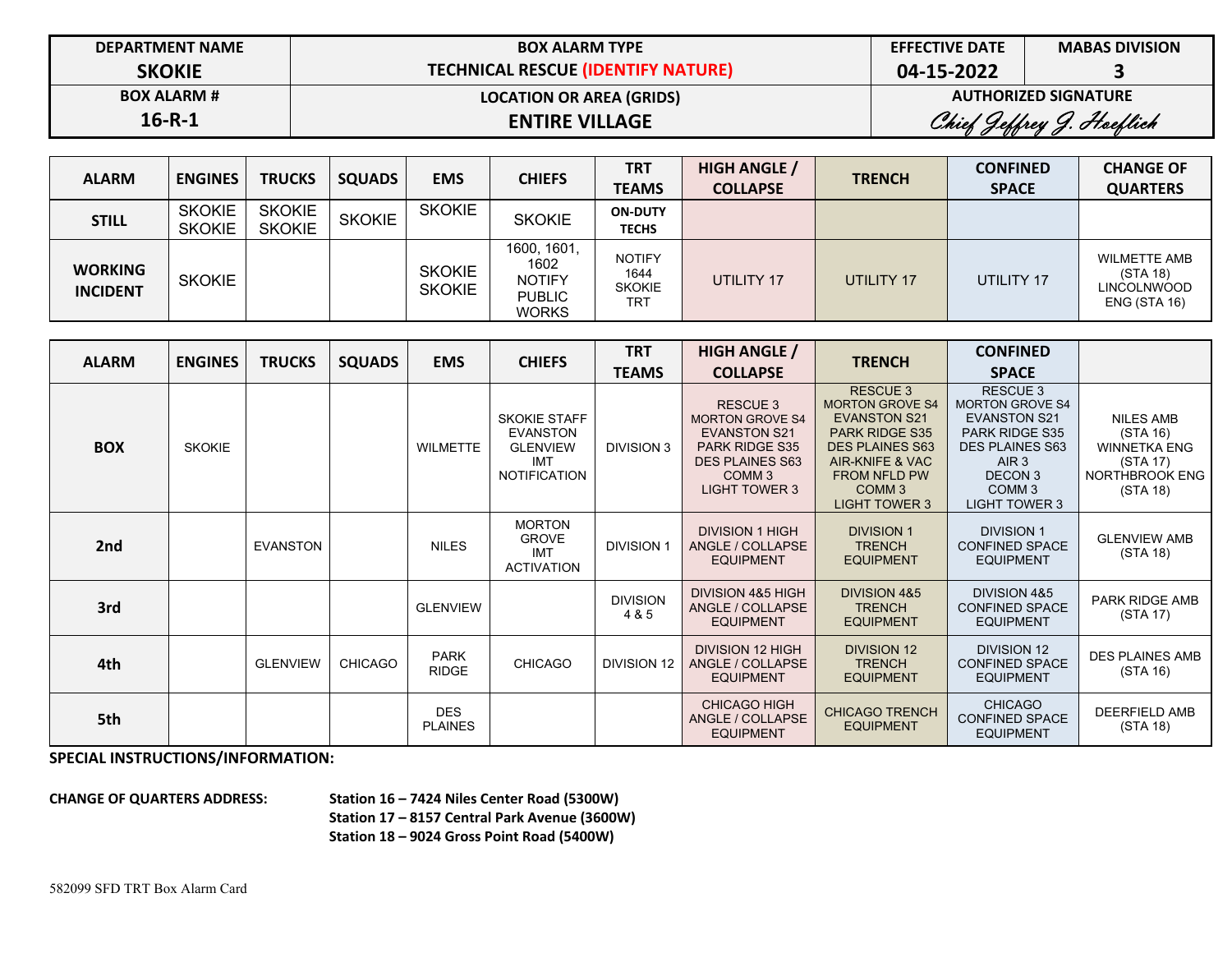| <b>DEPARTMENT NAME:</b><br><b>SKOKIE</b> | <b>BOX ALARM TYPE:</b><br><b>TENDERS (TANKERS)</b> | <b>EFFECTIVE DATE:</b><br>04-15-2022 | <b>MABAS DIVISION:</b>       |
|------------------------------------------|----------------------------------------------------|--------------------------------------|------------------------------|
| <b>BOX ALARM #:</b>                      | <b>LOCATION OR AREA:</b>                           |                                      | <b>AUTHORIZED SIGNATURE:</b> |
| $16 - T - 1$                             | <b>ENTIRE VILLAGE</b>                              |                                      | Chief Jeffrey J. Hoeflich    |

| <b>ALARM</b> | <b>ENGINES</b> | <b>TRUCKS</b> | <b>SQUADS</b> | <b>TENDERS</b> | <b>EMS</b> | <b>CHIEFS</b> | <b>OTHER REQUESTS</b> | CHANGE/QUARTERS (STA #) |
|--------------|----------------|---------------|---------------|----------------|------------|---------------|-----------------------|-------------------------|
| STILL        |                |               |               |                |            |               |                       |                         |

| <b>ALARM</b>                   | <b>ENGINES</b> | <b>TRUCKS</b>                                                                                                                    | <b>SQUADS</b> | <b>TENDERS</b>                                                                                                                             | <b>EMS</b> | <b>CHIEFS</b>                                                                                                                 | <b>OTHER REQUESTS</b> | <b>CHANGE/QUARTERS (STA #)</b> |
|--------------------------------|----------------|----------------------------------------------------------------------------------------------------------------------------------|---------------|--------------------------------------------------------------------------------------------------------------------------------------------|------------|-------------------------------------------------------------------------------------------------------------------------------|-----------------------|--------------------------------|
| <b>BOX</b>                     |                |                                                                                                                                  |               | <b>PROSPECT</b><br><b>HEIGHTS</b><br><b>PALATINE RURAL</b>                                                                                 |            | PROSPECT<br><b>HEIGHTS</b><br>(WATER SUPPLY)                                                                                  |                       |                                |
| 2 <sub>ND</sub>                |                |                                                                                                                                  |               | COUNTRYSIDE<br>LONG GROVE                                                                                                                  |            |                                                                                                                               |                       |                                |
| 3 <sub>3</sub> RD              |                |                                                                                                                                  |               | <b>MABAS Division 4</b><br><b>Tender Strike Team:</b><br>Five 2000+/= gallon tenders PLUS<br>One chief officer                             |            |                                                                                                                               |                       |                                |
| 4TH                            |                |                                                                                                                                  |               | <b>MABAS Division 5</b><br><b>Tender Strike Team:</b><br>Five 2000+/= gallon tenders PLUS<br>One chief officer                             |            |                                                                                                                               |                       |                                |
| $5$ TH                         |                |                                                                                                                                  |               | <b>MABAS Division 12</b><br><b>Tender Strike Team:</b><br>Five 2000+/= gallon tenders PLUS<br>One chief officer                            |            |                                                                                                                               |                       |                                |
| <b>INTERDIVISIONAL REQUEST</b> |                | $1ST$ CHOICE<br><b>MABAS Division 101</b><br><b>Tender Strike Team:</b><br>Five 2000+/= gallon tenders PLUS<br>One chief officer |               | 2 <sup>ND</sup> CHOICE<br><b>MABAS Division 102</b><br><b>Tender Strike Team:</b><br>Five 2000+/= gallon tenders PLUS<br>One chief officer |            | 3RD CHOICE<br><b>MABAS Division 13</b><br><b>Tender Strike Team:</b><br>Five 2000+/= gallon tenders PLUS<br>One chief officer |                       |                                |

**STATION ADDRESSES: Station 16 – 7424 Niles Center Road (5300W) Station 17 – 8157 Central Park Avenue (3600W) Station 18 – 9024 Gross Point Road (5400W)**